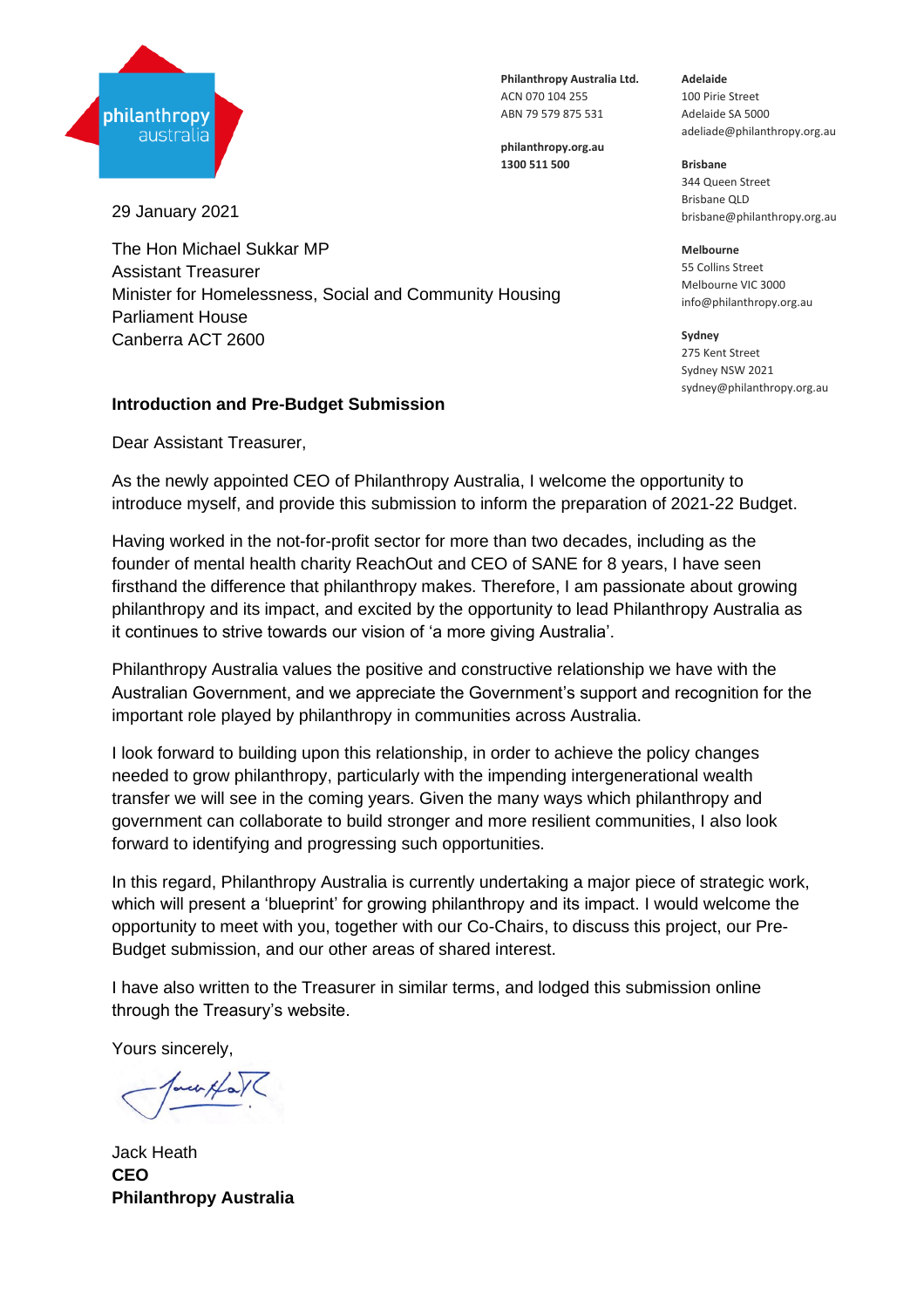# **Pre-budget Submission**

## **About Philanthropy Australia**

As the peak body for giving, Philanthropy Australia's purpose is to serve the philanthropic community to achieve more and better philanthropy.

The community we serve consists of funders, grant-makers, social investors and social change agents working to achieve positive social, cultural and environmental change by leveraging their financial assets and influence.

Informed, independent and with reach and credibility, Philanthropy Australia gives its Members a collective voice and ability to influence and shape the future of the sector and advance philanthropy.

We also serve the community to achieve more and better philanthropy through advocacy and leadership; networks and collaboration; professional learning and resources; and information and data-sharing.

Our membership consists of approximately 700 trusts, foundations, organisations, families, individual donors, professional advisers, intermediaries and not-for-profit organisations.

## **Responding to the COVID-19 Crisis**

Last year was a difficult year for the Australian community, with charities having a critical role responding to the crisis and supporting Australians during this challenging time. The combined health and economic impacts of the 2020 bushfires and the pandemic meant that many charities saw demand for their services increase drastically, while trading income was impacted by social distancing rules and economic downturn.

Australian philanthropy responded with urgency and purpose to support Australian charities and those they serve in the community, with Philanthropy Australia working closely with our members to shape and support this response. This included publishing a call to action identifying key actions which philanthropy can take, with our members signing on to its commitments. In addition, we provided forums for collaboration and engaged closely with the Australian Government as part of developing policy responses to the crisis.

We appreciated the opportunity to work so constructively with the Government in this regard, and welcomed the policy measures announced by the Government, such as making it easier for charities to access the JobKeeper Payment, and providing incentives for ancillary funds to increase their granting.

## **Building Back Better as We Emerge from the Crisis**

Although the JobKeeper Payment has been a very welcome lifeline for many charities, research by the Centre for Social Impact has found that over three quarters of not-for-profit organisations experienced considerable financial strain during the past year, and a considerable portion of charities now face dire financial circumstances. While we are now emerging from the COVID-19 crisis, it is clear that the challenges of 2020 are far from over, with the strain on charities' finances expected to continue into 2021.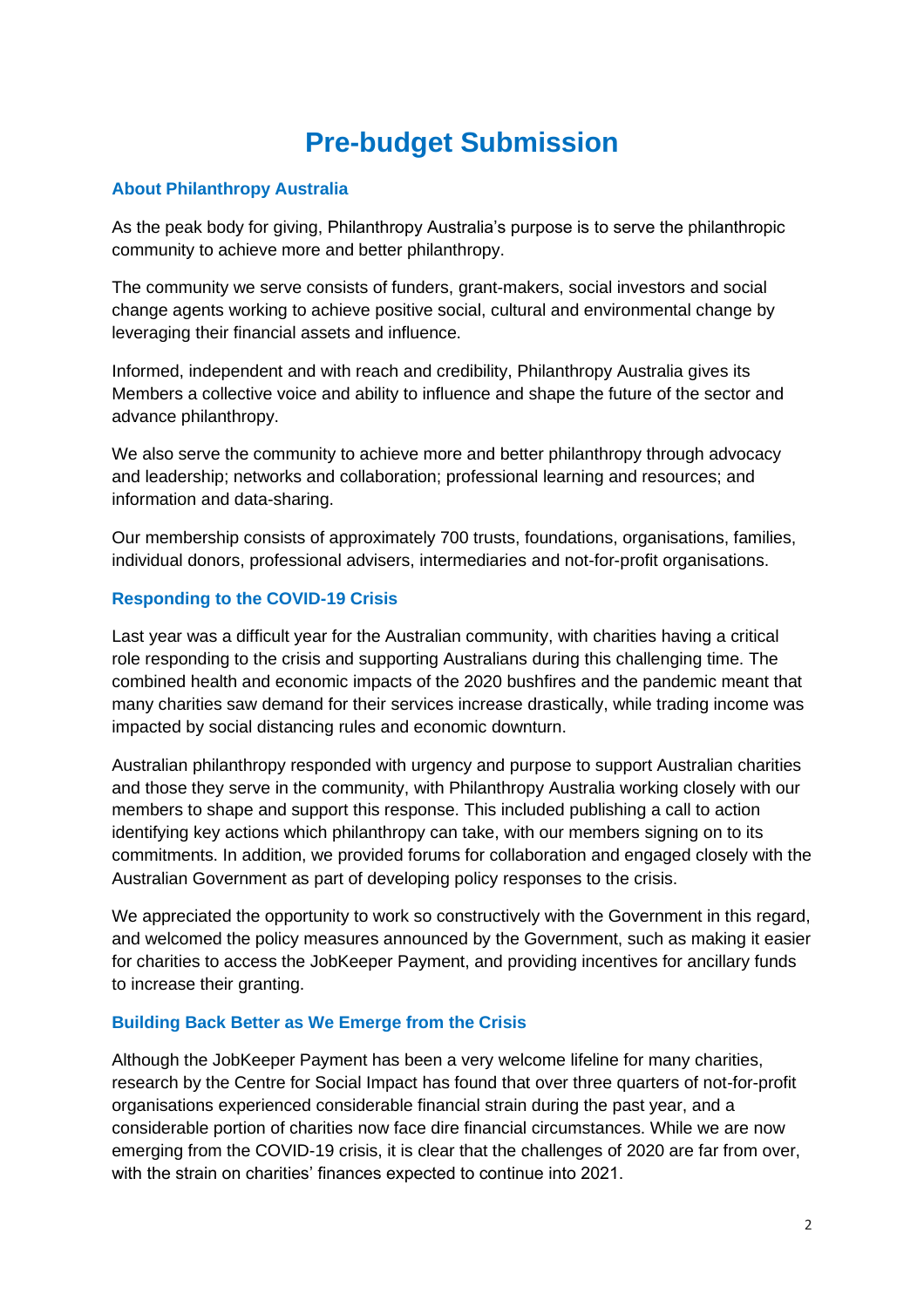During this crucial period for Australian charities and those they support in the community, philanthropy has a key role to play. However, we also believe that it is vital that the Australian Government works to ensure that the policy framework for philanthropy is fit for purpose, so that the impact of philanthropy can be further enhanced as we address the ongoing impacts of the pandemic.

Philanthropy Australia's advocacy focuses on promoting the development of effective policy frameworks which support and grow philanthropy. We believe that Australia does relatively well in this regard, however we also believe that further reforms are needs to grow giving as we rebuild and adapt to the changed environment.

In 2021, there is a crucial opportunity for the Government to leverage the capacity and resources of the philanthropy, to help Australia *build back better*.

## **Policy Priorities for a Post COVID-19 Australia**

It is for this reason that last October, Philanthropy Australia released our Policy Priorities for a Post COVID-19 Australia, which is also attached to this submission.

These proposals are designed to enhance the policy environment for philanthropy and set out reforms with immediate as well as longer term benefits and impact. We have also noted the importance of retaining the aspects of the current system that work well, such as the availability of existing refundable franking credit arrangements, preserving an effective and responsive Australian Charities and Not-for-profits Commission, and protecting the ability of charities to advocate for their causes.

The policy priorities are discussed in detail in the attachment to this submission, however a summary of the priorities is included below. We ask that the Government give serious consideration to these proposals as part of the preparations for the 2021-22 Budget.

## **Next Steps**

Philanthropy Australia once again thanks the Australian Government for the opportunity to make this submission to inform the process of developing the 2021-22 Budget.

To discuss this matters raised in this submission further, please do not hesitate to contact our Acting Director of Policy and Research, Krystian Seibert [\(kseibert@philanthropy.org.au\)](mailto:kseibert@philanthropy.org.au).